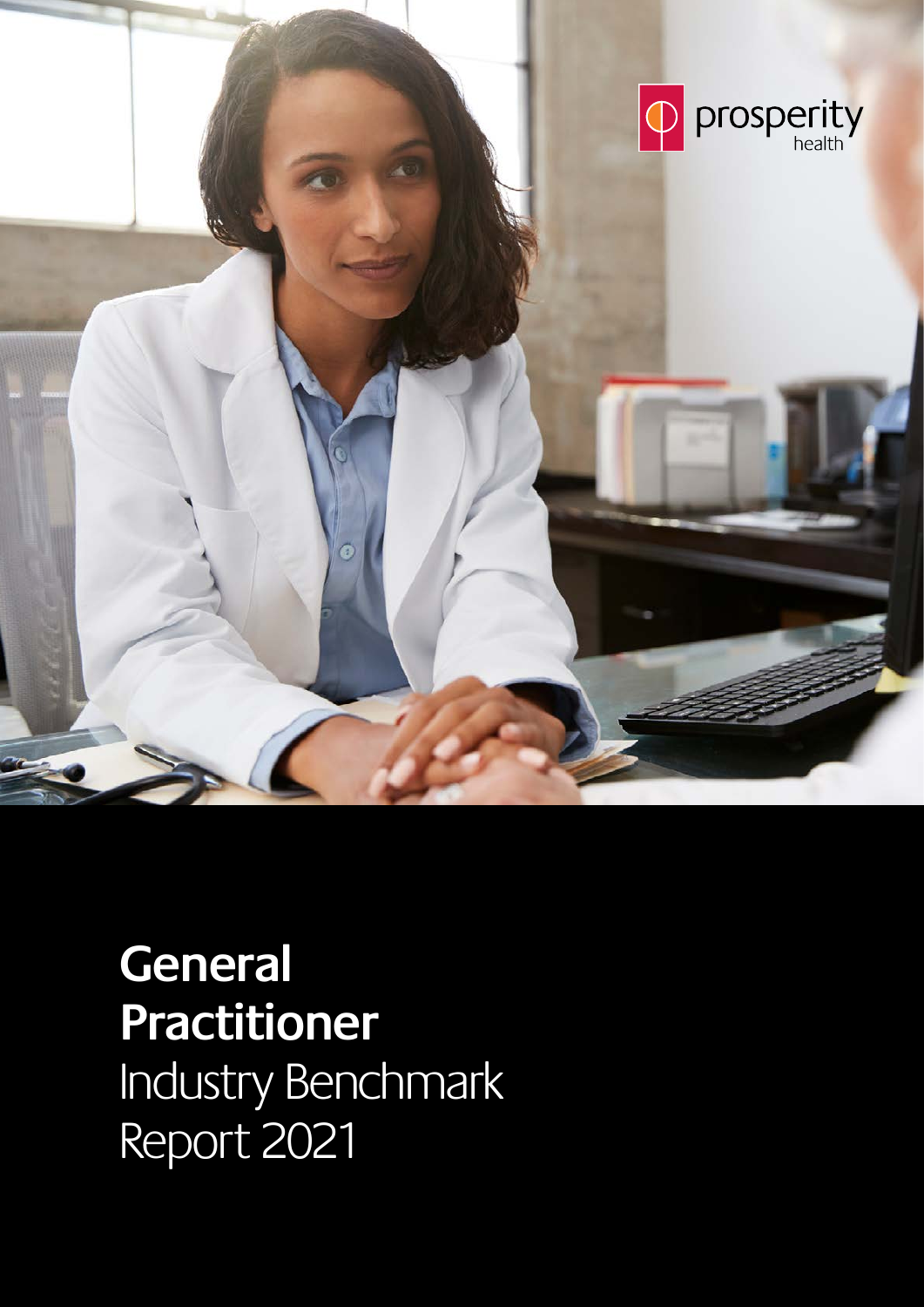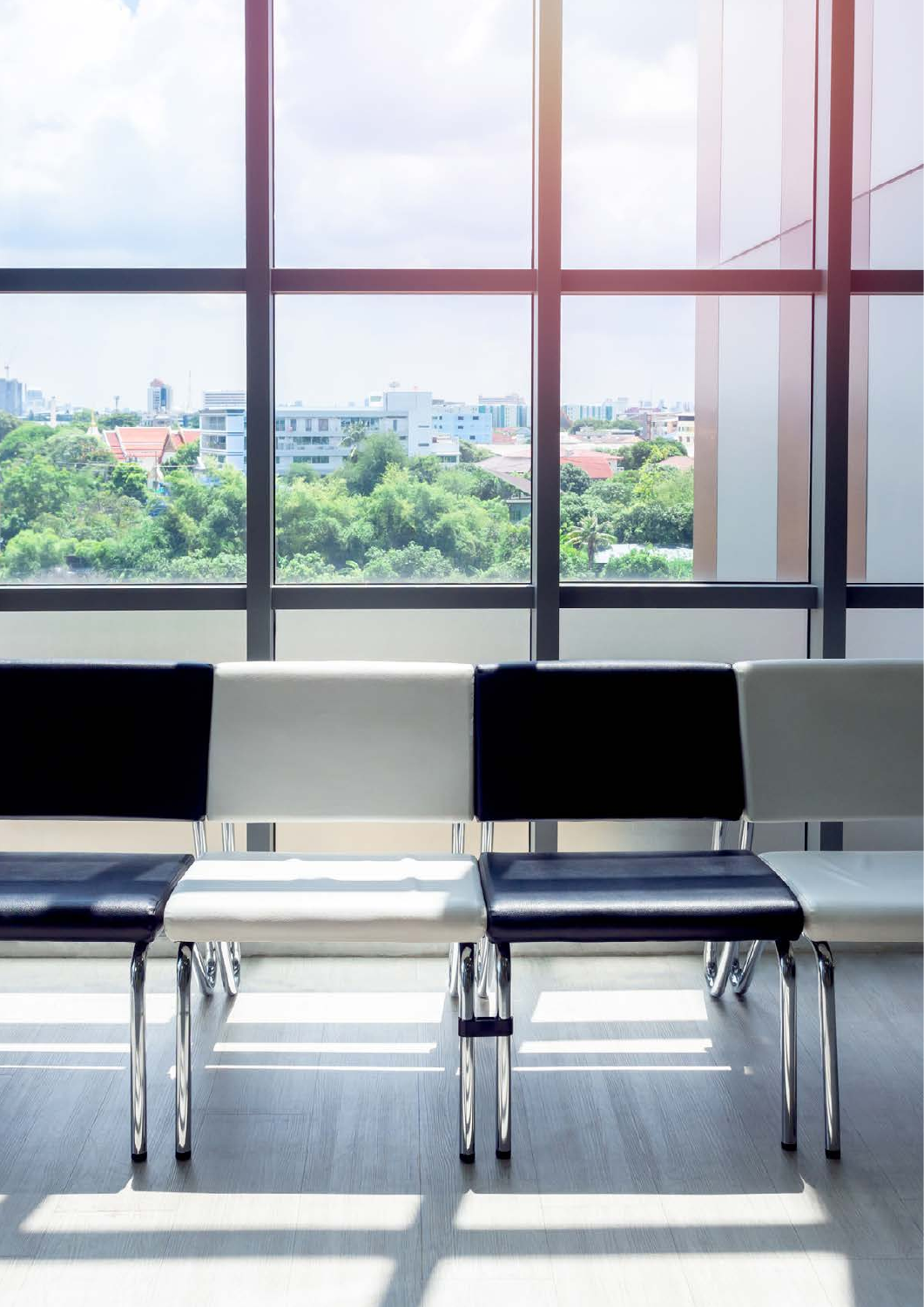## Foreword

General Practice is always at the forefront of changes to the medical industry. COVID continues to affect patient attendance, the percentage of medical graduates looking to enter the GP profession has reduced and technology changes such as Telehealth continues to be utilised. It is important to make sure your practice is financially sound and investing resources in the right tools to enable growth.

We know that general practices are the backbone of the Australian medical industry and they are the backbone of Prosperity's health practice. Prosperity Health specialises in providing medical and allied health professionals with the financial services they need. Our team of specialists provide comprehensive planning, accounting, audit, taxation, salary packaging and personal financial advice to a wide range of health sector members.

At Prosperity Health, we make sure we are doing everything possible to support our general practice clients to grow, improve and eventually sell their practices for the highest price, so they can live and retire financially secure.

With 13 partners and over 140 staff throughout the firm Prosperity has the necessary expertise, experience and resources to service our clients' needs. We are very proud of our leading reputation and we follow best practice processes and procedures to ensure our clients receive consistently high-quality services and solutions.

To provide our practice owning GP's with accurate, industry performance benchmarking information, we have once again conducted the Prosperity Health Benchmark Study. Now in its seventh year, the study assists many practices to understand their key performance metrics and to keep ahead of their competition

This report provides the feedback from that study, set in the context of an analysis of recent broader industry data released by respected commentators and industry analysts.

Brendan Campbell Director Prosperity Health

General Practice benchmarks are a crucial tool in understanding the drivers in your business.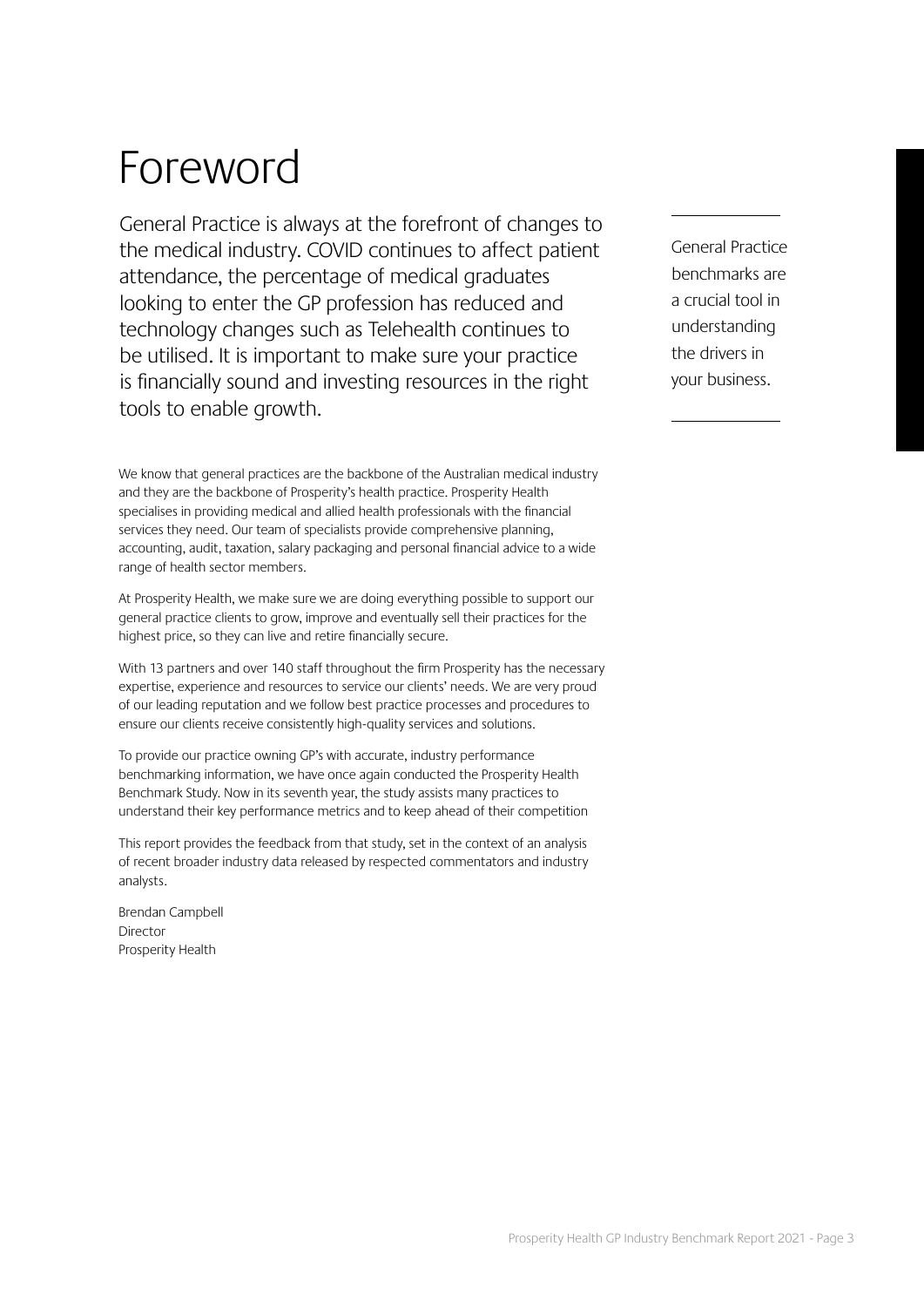## RECENT INDUSTRY ANALYSIS

2021 saw an increase in the number of patient presentations for mental health, as COVID continues to impact the population.

2021 continued to be influenced heavily by the impact of COVID-19. However, there was a reduction in telehealth consultations from the peak experienced in 2020.

The 2021 RACGP industry report into General Practice Medical Services provides some interesting high-level industry statistics and insights:

- Almost three out of five GPs reported 'managing patient expectations about vaccinations' as one of the most challenging issues arising from the pandemic.
- The third-most challenging issue for GPs is that patients are not coming into the practice during the pandemic.
- Not enough medical graduates want to be GPs. The proportion of final-year students listing general practice as their first preference specialty has fallen to just 15.2% – the lowest since 2012.
- People aged 65 and over account for 16% of the Australian population but represent nearly 30% of all general practice consultations.
- Four out of five GPs (81%) reported having patients with mental health conditions that are mostly managed within general practice. Only one in five refer patients with mental health conditions on to another medical specialist who manages their condition/s.
- Phone consultations represented 17.1% of all GP attendances in May 2021, a decline from around one-third of all GP consultations in April 2020.
- In 2020–21, 89% of patient services in general practice were bulk billed (ie provided with no out-of-pocket cost to the patient). With the exception of COVID-related face-to-face services, the bulk-billing rate was higher for new telehealth and COVID-19 vaccination MBS items introduced in response to the pandemic.
- The most common professional challenge reported by GPs is ensuring fair remuneration for skills and services provided (71%), followed by managing fatigue and burnout (58%), understanding and adhering to regulatory and policy changes (55%), and maintaining work–life balance (55%).
- Increased reporting of a deterioration in work–life balance, from 33% in 2020 to 38% in 2021, may be due to the increased burden of providing COVID-19 vaccines and related counselling in 2021.
- Half of practice owners (50%) reported being concerned about the long-term viability of their practice, an increase from 37% in 2020.
- Indexation of Medicare rebates has not kept pace with inflation. Average health inflation rates are 3% per year, with practice costs rising by a similar amount, while MBS item indexation is set at 0.9% in 2021.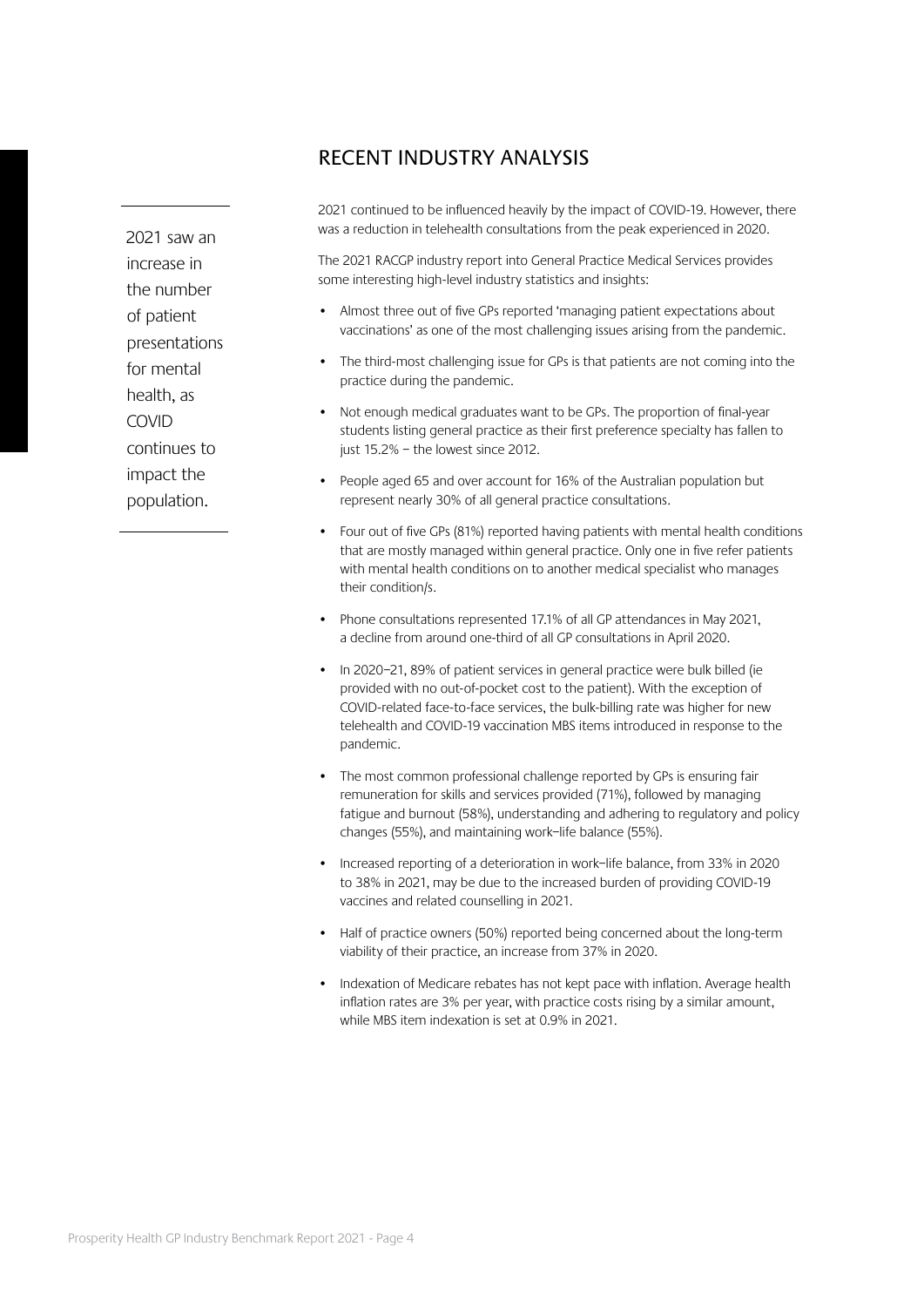## ABOUT THE PROSPERITY HEALTH GP BENCHMARKING STUDY

Our practice benchmarking study is in its seventh year and covers a broad cross section of our GP clients from NSW, QLD, SA and VIC. Respondent practices covered a diverse cross section of the general practice industry.

The benchmarking and key performance indicator (KPI) results have been divided into four broad categories:

- Trading KPI's including patient fees, bulk billing rate, and billing consultations split between consultation levels;
- Growth and Performance KPI's including consulting room utilisation levels, patients per GP, and net profit;
- Staff KPI's including the percentage of GP's that are full time, and staff salaries; and
- Operating Cost KPI's including rent, electricity, bank fees etc. as a percentage of patient fees.

In each category we have provided two measures:

**Industry average** This represents the average benchmark / KPI result across the whole database of contributing practices.

**Highest 20%** This shows the benchmark / KPI result for the upper 20% of each category, calculated separately for each individual benchmark.

Over the next few pages we have listed some of what we see as the key highlights from the study.

Seven years of benchmarking data is starting to show some trends.

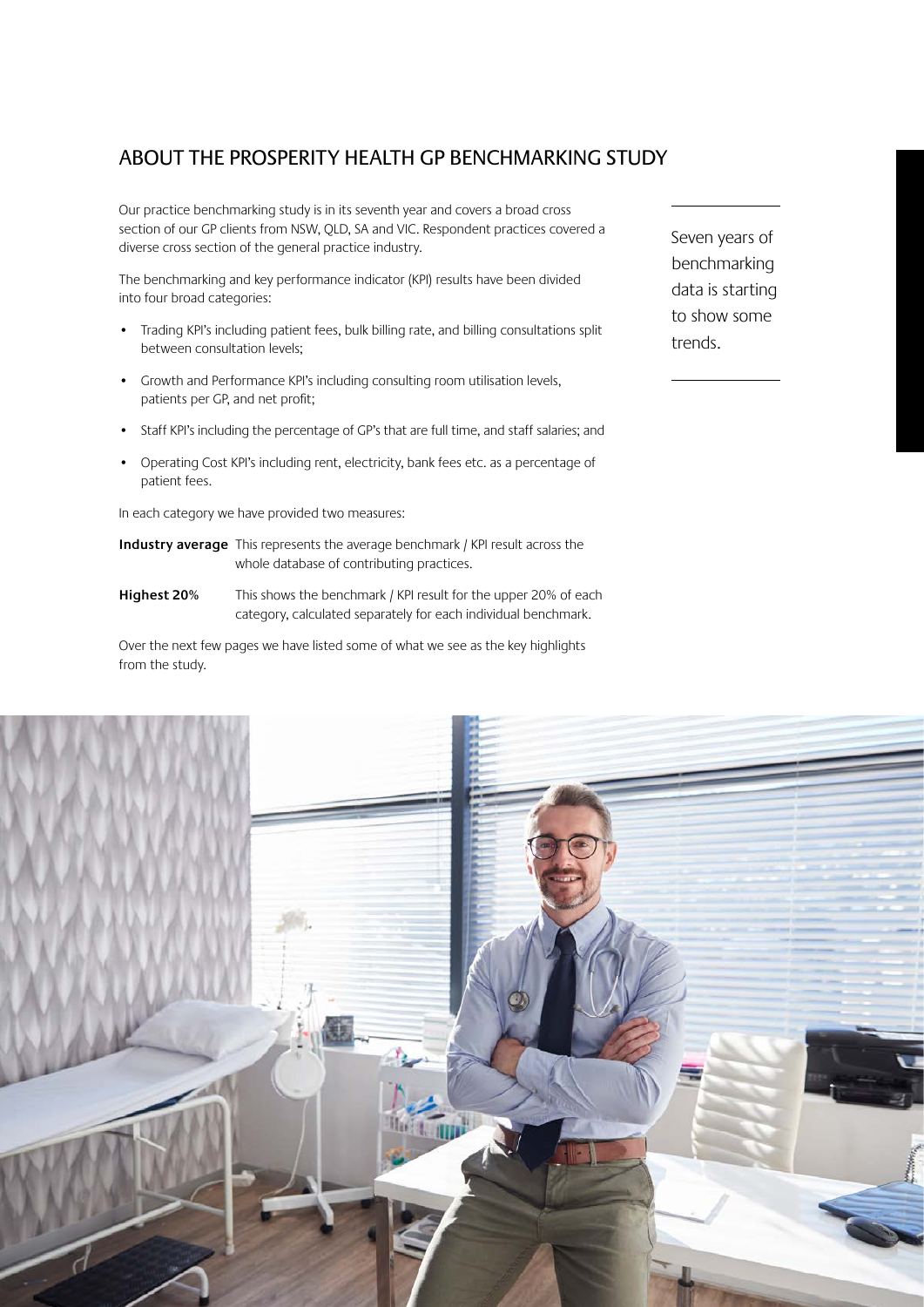### UNDERSTANDING THE BENCHMARK NUMBERS

Despite a pandemic, the major variables on practice performance remain to be billings, service fees and wages. Not all benchmarks are created equal. While collecting the data is crucial, understanding and interpreting the results is where knowledge is gained. Over the last seven years we have found some results to be interesting but expected, and others to be much more relevant to the end users of the reports.

Some of the key findings that we see as important to running a financially sound practice are highlighted below:

A large portion of Practice income is usually derived from the Service fees charged to consulting Doctors. This means the performance of the Doctors at a clinic is crucial to the financial success of the Practice itself. Once expenses are paid, and the profit is determined, we can measure the contribution to this profit on a Full Time Equivalent (FTE) basis. How the final profit is arrived at can vary, but at the end of the day it is important to understand what this profit is.

Essentially the major variables are:

- The Fees (Billings) of the GP
- The Service fee percentage charged
- Wages paid to Nurses and admin staff

#### **The Fees (Billings) of the GP**

The first piece of the puzzle is the billing of the Doctors. The Practice receives a service fee based on the billings of the Doctors and this makes up a majority of the income of the practice. Some Doctors will bulk bill and some will have a majority of private billings. Even when bulk billing, the amount billed is also then dependent on the consultation level undertaken and billed.

Whilst some practices experienced an increase in billings, others saw a decrease. Business acumen plays a key part in guiding the medical practice through changes in conditions and temperament of patients.

Our numbers show that the average billings per FTE GP has reduced to \$356,000 with the top 20% billing \$478,000 per year. This was previously \$392,000 and \$588,000 respectively. The average billing per GP has dropped with COVID affecting billings. We also note that the more successful practices tend to have higher Level B and Level D consultations.

|                                | Study Average | Top 20%   |
|--------------------------------|---------------|-----------|
| Fees charged per GP            | \$355,983     | \$478,426 |
| <b>Bulk Billing Percentage</b> | 61.6%         | 95.1%     |
| Level B Consultation %         | 67.9%         | 79.2%     |
| Level D Consultation %         | 2.8%          | 6.6%      |

The Bulk Billing Percentage differs to that from RACGP due to a higher proportion of private practices in the GP Benchmarks.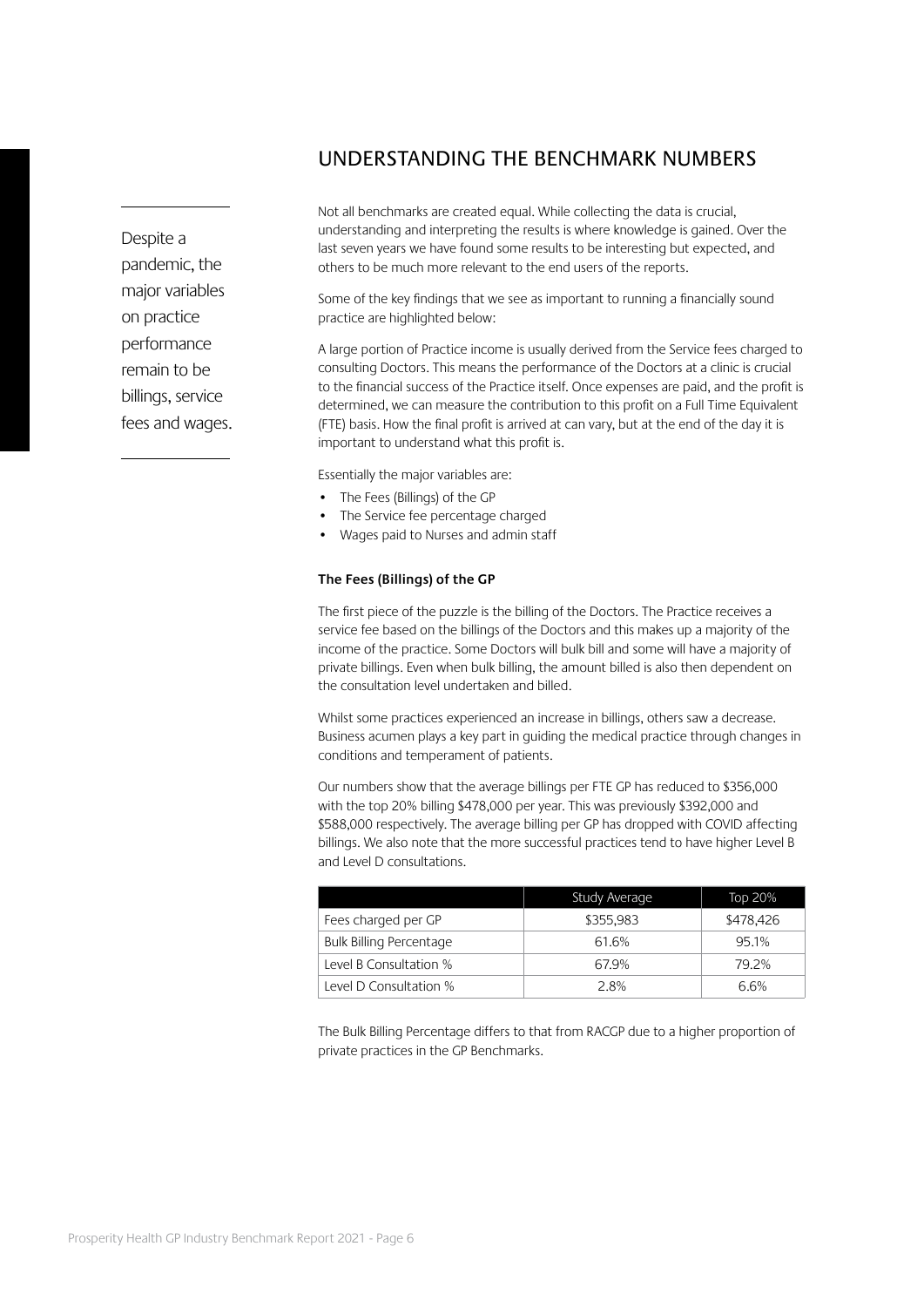#### **The Service fee percentage charged**

While Service fees charged are dependent on many factors including the patient mix and supply and demand of the Doctors, as a rule a higher percentage is charged by those practices where greater assistance through nurses and admin staff is provided.

#### **Wages paid to Nurses and Administration staff**

As billings are typically considered income of the Doctors, the Practice then charges the Doctors a service fee, and this service fee is recognised as income of the practice income (not an expense). Therefore typically the wages paid to staff is the largest expense of the practice. We have found that this can be a big factor in the financial success of the practice. In a perfect world when Nurses are more involved in the patient care, the Doctors would be taking less as a percentage of billings to account for the work of the nurses, and overall both the Doctor and the Practice would be in a better financial position. However this is not a perfect world and the Practice needs to monitor the service fees charged and the use of Nurses (paid by the practice) to make sure that the Doctor / Nurse number are financially viable.

On average the top 20% of practices are paying 13.9% of billing to the Nurses and Administration Staff as Wages and Salaries (including on-costs). The average has reduced and is now down to 19.7% (previously this was 21.6%). Regardless of the drop, these costs remain a large factor in the success of the practice.

Previously, we have seen year on year increases in the percentage of billings paid to Nurse and Administration staff. 2021 represents the first year that these costs have reduced. With growth in patient fees playing a part, technology improvements is also a factor. We continue to see that those in the top 20% are investing more heavily into technology and automation to increase billings without increasing the amount of staff needed to deliver the same level of service.

|                                   | Study Average | <b>Top 20%</b> |
|-----------------------------------|---------------|----------------|
| Nurse and Administration Salaries | 19.7%         | 13.9%          |

It should be noted that some practices with high staff costs are quite successful in providing assistance to the Doctors, a consequential increase in the billings of the Doctors - this is however a delicate mix and does need to be monitored.

#### **Net Contribution**

All of the factors above are part of a bigger picture and will be the variable factors in the overall profit of the Practice. One way to view this is the Net Contribution per FTE GP. This is the actual profit of a practice expressed in terms of the dollar value per full time equivalent GP.

This will vary from practice to practice and largely depends on the patient demographic, the billing practices and the Doctors. To illustrate the variability of factors, you could have a Doctor that privately bills above the MBS, has a high percentage of schedule B consultations, averages say four patients per hour, while performing the majority of the consultation without assistance and paying 35% as a service fee to the practice. While another Doctor could bulk bill, see an average of 6 patients per hour, utilise a variety of billing codes, use the services of a nurse regularly and pay 40% as a service fee to the practice. Both Doctors could be high contributors to the practice or could be low contributors. It really depends on a large number of factors to know if that Doctor is financially contributing to the practice or not.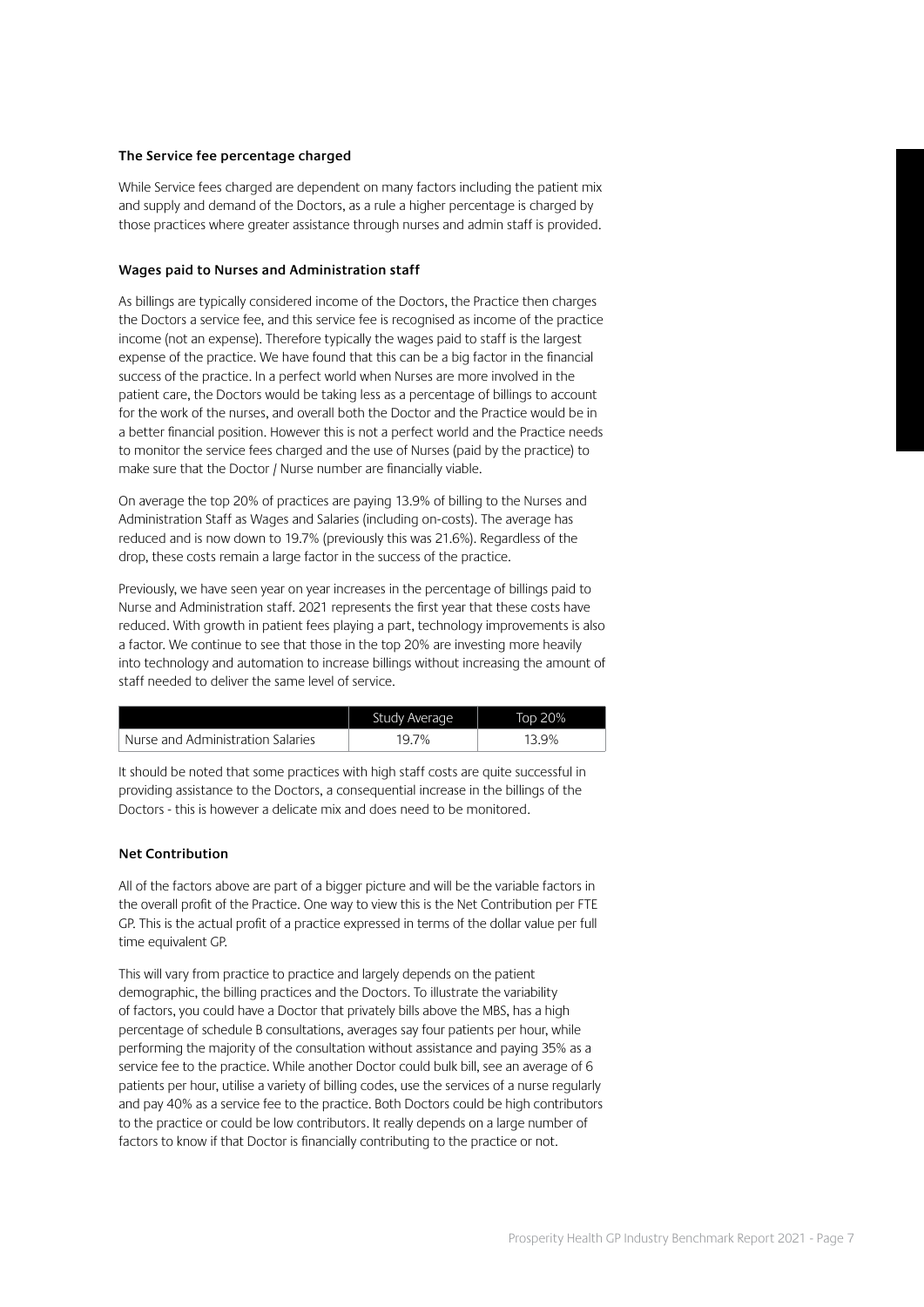Should Practices have to pay Payroll tax on contracting Doctors?

Our study has found that the average practice generates net profits of around \$42,000 per full time equivalent GP, so if you are a four FTE doctor practice are you generating profits of \$168,000?

|                             | Study Average | Top $20\%$ |
|-----------------------------|---------------|------------|
| Net Contribution per FTE GP | \$41.188      | \$82,721   |

Given the risk involved in running a practice and the extra time typically invested by owner Doctors into the practice, is this return on investments enough to warrant the additional stress and time? Or is it easier to simply take a percentage of billing for someone else? A growing trend we see is that younger Doctors are remaining as contractors in order to enjoy continued flexibility and reduced stress.

#### **Other things to consider**

The pandemic saw a drop in demand for healthcare services, due to the reluctancy for Australian's to leave their homes and social distancing measurements continue to remain in effect. The Industry was able to adapt with greater demand and acceptance of telehealth (largely assisted by the increased rebates from the Federal Government).

The 2021 IBIS industry report into General Practices provides some interesting insights:

- Annual growth over the next five years is expected to be double what is was between 2017-2022 (3.3% compared to 1.6%).
- A higher volume of patient consultations has driven revenue growth over the past five years.
- Restored indexation on Medicare rebates will support revenue growth over the next five years.
- National and regional lockdown and social distancing measures have discouraged Australians from leaving their house, while community transmission fears discouraged others from visiting general health facilities. This has influenced demand patterns for GP medical services.
- Employment numbers are also projected to increase over the period due to greater demand for industry services. Consumer demand for convenience has encouraged larger clinics to extend operating hours and services across multiple disciplines, which will likely support continued employment growth over the next five years. However, despite government initiatives designed to tackle the issue of declining rural GP numbers, the industry is likely to face a GP shortage within the next decade.
- Some GPs operating private practices will likely need to bulk-bill to stay competitive, placing downward pressure on their profit margins. Reduced profit margins for smaller practices may cause some sole proprietors to reduce wage costs by taking on some administrative tasks themselves.

#### **Is your practice 'payroll tax audit ready'?**

We are aware that NSW Office of State Revenue (OSR) have conducted numerous payroll tax audits of medical practices so far and, in the view of a payroll tax expert, are actively engaged in an audit program. Given the similarities in legislation across the State jurisdictions, we anticipate other states will follow suit.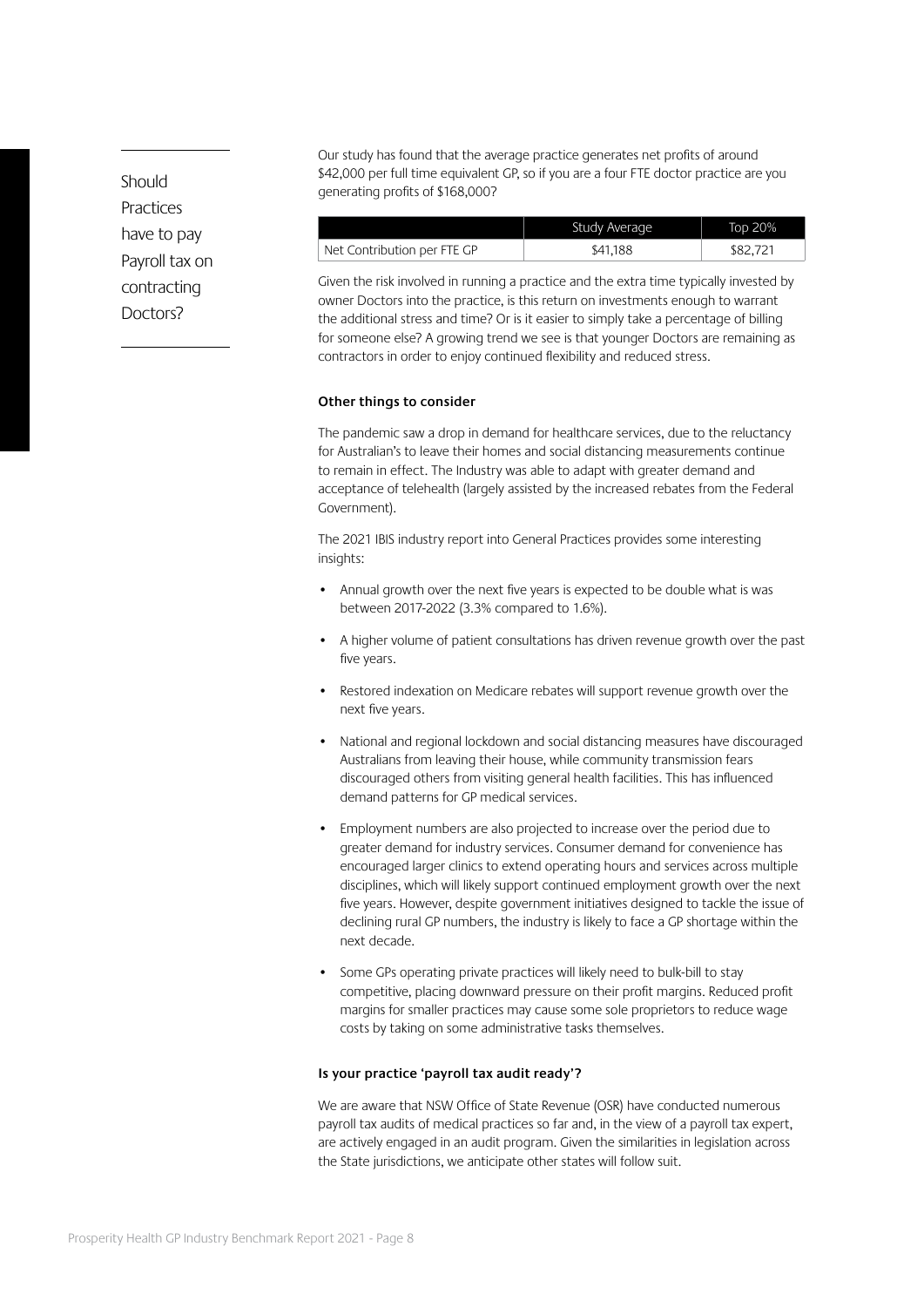Unfortunately, on the back of the Optical Superstores precedent, OSR have issued audit claims for substantial sums covering payroll tax and penalties going back five years – in some cases amounting to hundreds of thousands of dollars.

OSR currently have taken the view, based on the Optical Superstores precedent, that any instance where:

- A practice contracts with doctors to provide medical services to patients of the practice;
- The practice collects the patient billings; and
- The practice on-pays a net amount to the doctor after deduction of management/service fees

will potentially expose the medical practice to payroll tax on the net payment to the doctor (eg. payroll tax should be levied on the 65% of gross billings paid to doctors).

Unless either the law is changed (as proposed by AMA (NSW)) or a medical practice successfully challenges OSR in a court case which overturns the decision in Optical Superstores, it appears that practices are at risk.

Recently, the NSW Office of State Revenue has successfully argued before the Civil and Administrative Tribunal that the payment of the net 70% services fees by a general practice, representing billings collected from patients by the practice and netted off against a 30% service fee payable by the doctor to the practice, should be liable for NSW payroll tax. When applied over the period 2013-2018, the resulting payroll tax bill for the subject practice was close to \$800,000.

#### **All GP and Specialist practices should be seeking an urgent review of:**

- Their contractual arrangements, with a specific focus on items such as the ownership of the patient relationship, the characterisation of payments from the doctor to the practice, any conditions imposed on the doctor by the practice and the remuneration paid for such services;
- The financial and administrative arrangements in place within the practice, noting that three possible options might be to see:
- all patient billings necessarily paid directly into an independently managed and administered third-party trust account.
- all patient billings received directly into a bank account in the name of the Practitioner (not the Practice).
- all patient billings received in a separate "Contractor Billings" bank account in the name of the Practice into which all Gross Billings for contracting Practitioners are banked. This bank account would have no other use and its funds would not be co-mingled with other practice banking or payments.

Otherwise it is a wait for further developments and action from the Industry and hope the Practice isn't subject to a Payroll tax audit.

Please contact us if you or someone you may know are interested in reducing your payroll tax risk.

Will investment in technology assist in reducing wage costs?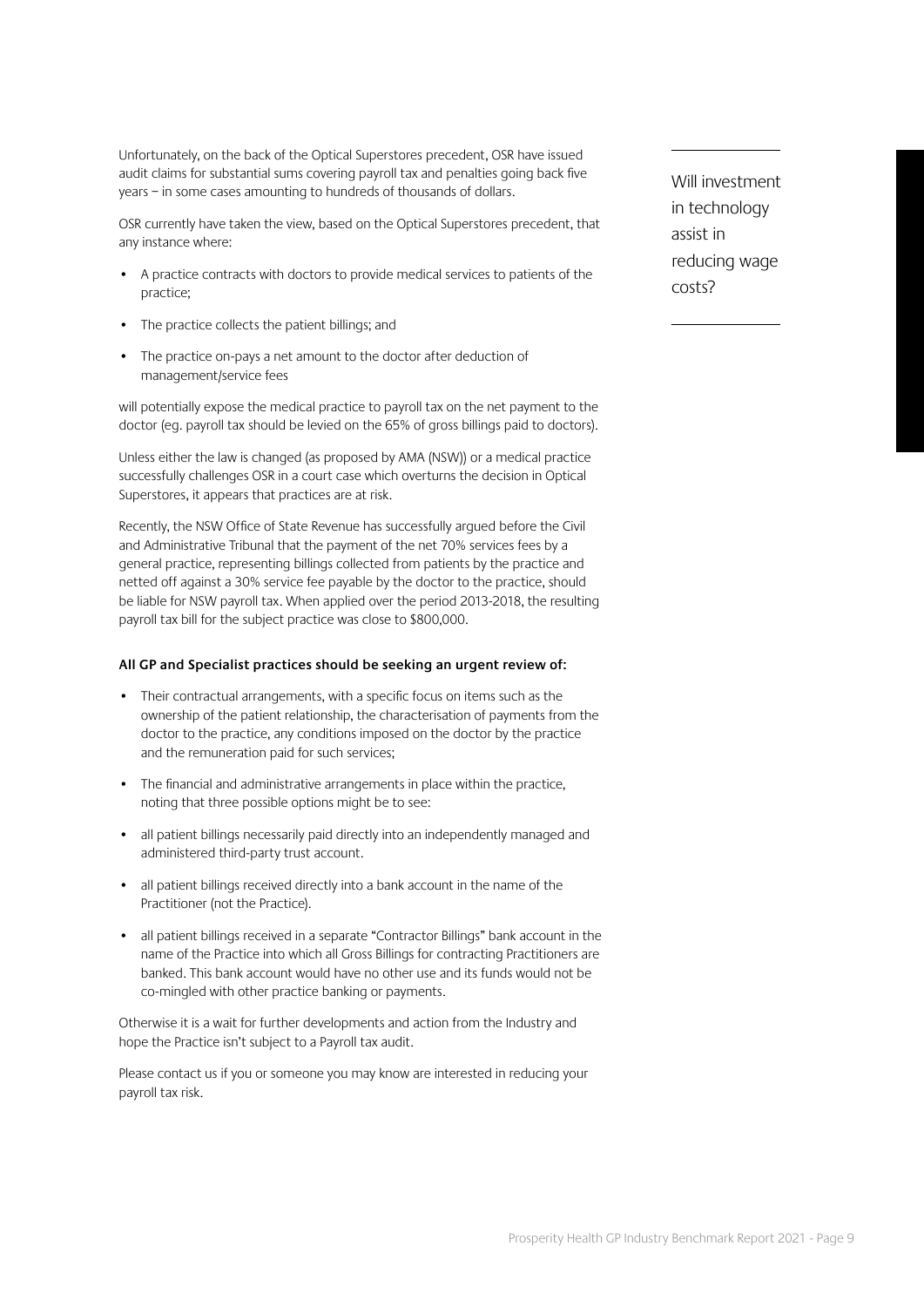## IMPACT OF TELEHEALTH CONSULTATIONS

The 2021 CBA GP Insights report into provides some interesting insights

- 59% of patients have had a telehealth consultation with a GP, up from 35% in 2020. Similar rates of adoption are seen across patients of different age groups.
- The rapid rollout of telehealth consultations has had a negative impact on many practices' profitability. Of the practices responding to the survey, 35% say that telehealth is reducing profits versus 32% indicating that profits are up.
- 93% of telehealth consultations are conducted by phone rather than video. Some 60% of GPs say that patients and GPs alike prefer the phone because of privacy and security issues around video. Additionally, not all patients have the technical skills, and not all practices have the right technology to facilitate video consultations.
- 23% of GP consultations are now conducted via telehealth facilities compared with 51% at the height of the pandemic and just 4% before the pandemic.

There is an overwhelming proportion of telehealth being conducted via telephone only, however this impacts general practitioners as they can no longer rely on visual cues or observation.

There has been a noticeable drop in Telehealth consultations since the height of the pandemic. It will be interesting to see if there is a further reduction, or whether some stabilisation in telehealth consultations occur, especially with more patients having had at least one telehealth consultation.

Changes to Telehealth continue to occur and from 1 January 2022, a number of temporary MBS telehealth items will transition to ongoing arrangements.

Will the changes above impact the split of consultations between phone and video? Or will we see a further decline overall in Telehealth, especially as practice profitability can be negatively affected.

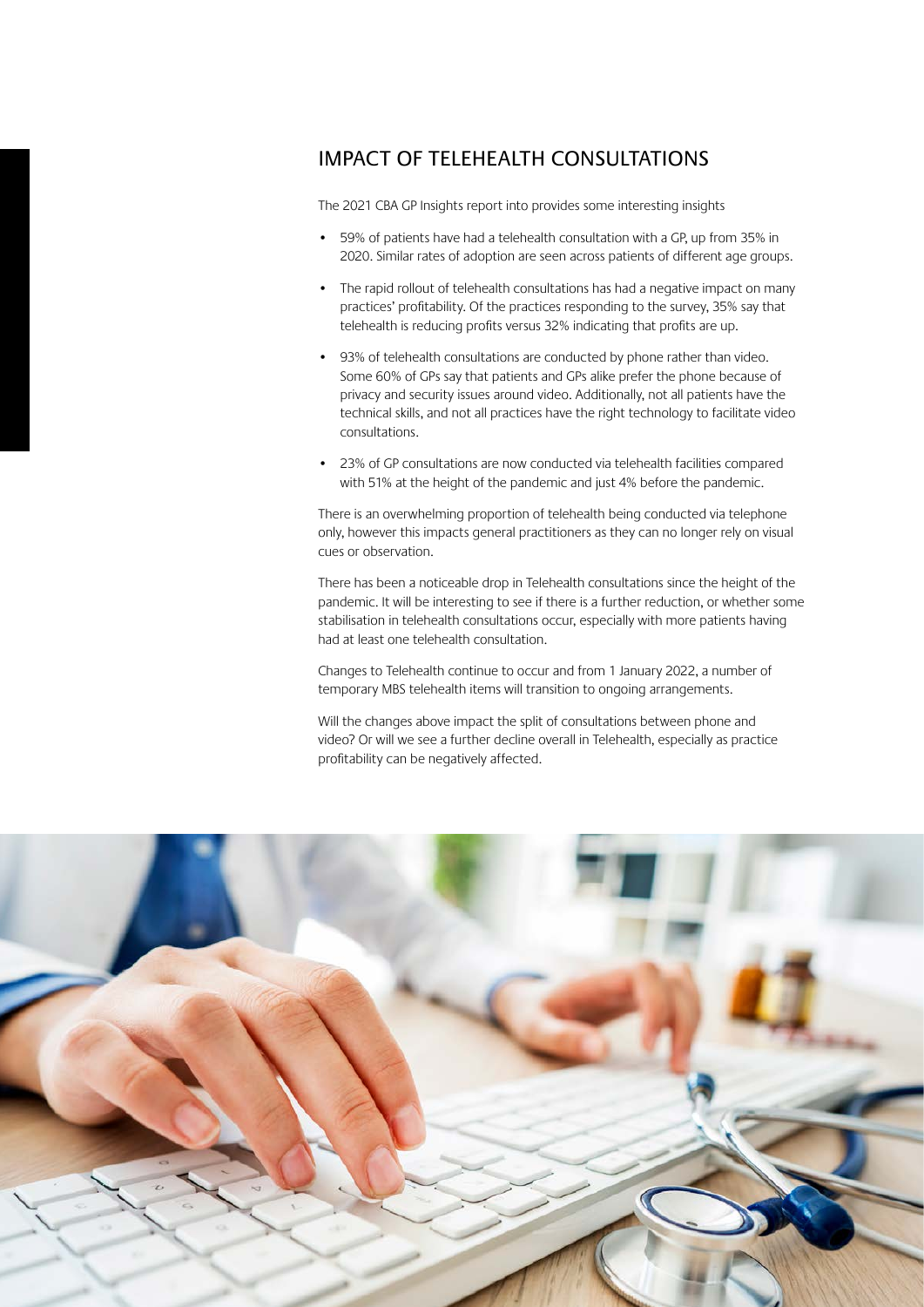## **CONCLUSION**

At Prosperity Health we offer tailored benchmarking and practice consulting services to help you monitor and improve the performance, growth, profitability and value of your practice. For further details and to review your own practice planning matters, contact your local Prosperity Health office to arrange for an initial consultation.

## WANT TO GET INVOLVED?

Health practitioners understand the importance of diagnosing the correct cause of a health issue. By correctly identifying the symptoms, the right treatment can be provided and the benefit to the patient will be invaluable.

Please call your local Prosperity Health office or email us at **mail@prosperity.com.au** for more details.

## ABOUT PROSPERITY HEALTH

Prosperity is an independently owned, award-winning chartered accounting and financial advisory firm with offices in Sydney, Brisbane and Newcastle.

Our Health team specialises in providing medical and allied health professionals with the financial services they need. Our team of specialists provide comprehensive accounting, audit, taxation, salary packaging and financial advisory services to practices of all sizes as well as individual practitioners and their families.

With 13 partners and over 140 staff throughout the firm, Prosperity has the necessary expertise, experience and resources to service our clients' needs. We are very and procedures to ensure our clients receive consistently high-quality service and solutions proud of our reputation among our clients and we follow best practice processes.

Our experienced Prosperity Health team can work closely with you to assess your individual circumstances and work with you to develop strategies to reach financial goals and objectives.

Is your practice meeting or exceeding the benchmarks?